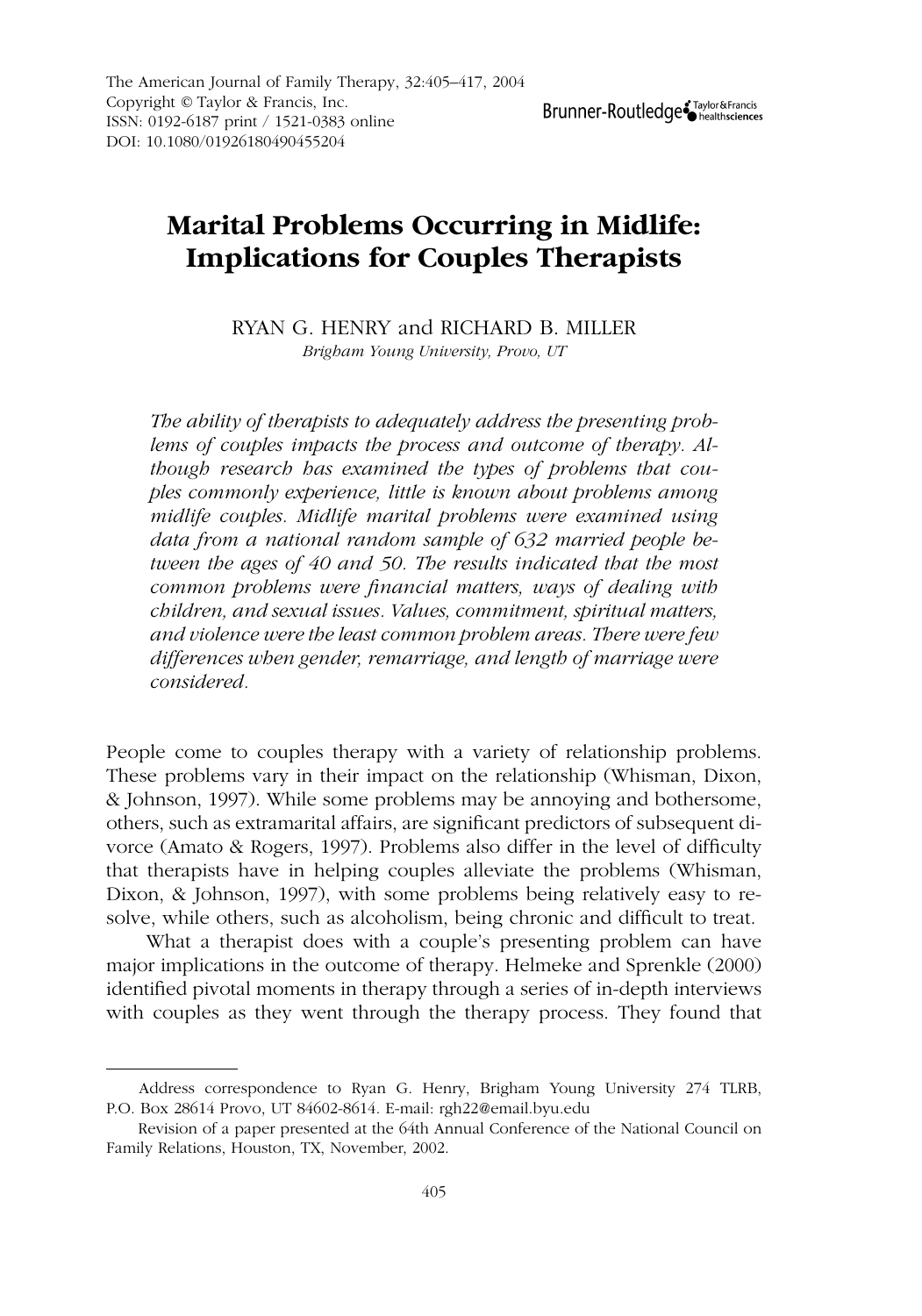pivotal moments typically occurred after repeated discussion of the couple's presenting problem. They also found that early pivotal moments in therapy revolved around the therapist assessing client's perception of their current problems. Moreover, in a review of outcome studies, Orlinsky, Grave, and Parks (1994) identified a therapist's ability to focus on the client's problems as one variable that consistently has been shown to have a positive effect on the outcome of therapy.

Another way problems influence therapy is in the formation of the therapeutic relationship. For many years, this alliance has been considered the best predictor of therapy's outcome (Hill & O'Brien, 1999; Horvath & Luborsky, 1993; Krupnick, Stotsky, Simmons, Moyer, Watkins, Elkin, & Pilkonis, 1996). It has been estimated that 30% of improvement in psychotherapy is a function of the therapeutic relationship (Lambert & Barley, 2002). One effective way to establish this relationship is for the therapist to validate the client's presenting problem (Laszloffy, 2000).

It is likely that marital problems may vary according to the stage of the family life cycle because challenges and obstacles experienced by couples changes throughout life (Miller, Yorganson, Sandberg, & White, 2003). Since midlife is a period of life during which the family and individual are going through a number of transitions, such as menopause, caregiving, and death of parents, it seems that their problems may differ in type or severity compared to younger couples. Unfortunately, little research has examined marital problems in midlife.

The purpose of this study is to examine the frequency of problem areas faced in midlife marriages, the level of impact that they have on marital satisfaction, and the role gender plays in the perception of marital problems. This information will help therapists as they establish therapeutic relationships, as well as assess and treat midlife couples.

#### Marital Problems

Communication, sexual intimacy, money, and power have for many years been identified as problems commonly faced by couples. One longitudinal study by Storaasli and Markman (1990) examined 10 problem areas: money, communication, relatives, sex, religion, recreation, friends, drugs and alcohol, children (potential children), and jealousy. The community-based sample included 40 couples that were followed from pre-marriage through early parenthood. Each partner evaluated the extent that each problem had on their relationship using a scale from 0 to 100, The results indicated that the two most common problems were money and communication. Areas that were not reported as being common problems were religion, recreation, and alcohol/drugs.

In a more recent study using a clinical population, similar results were found (Miller et al., 2003). The sample consisted of couples who had been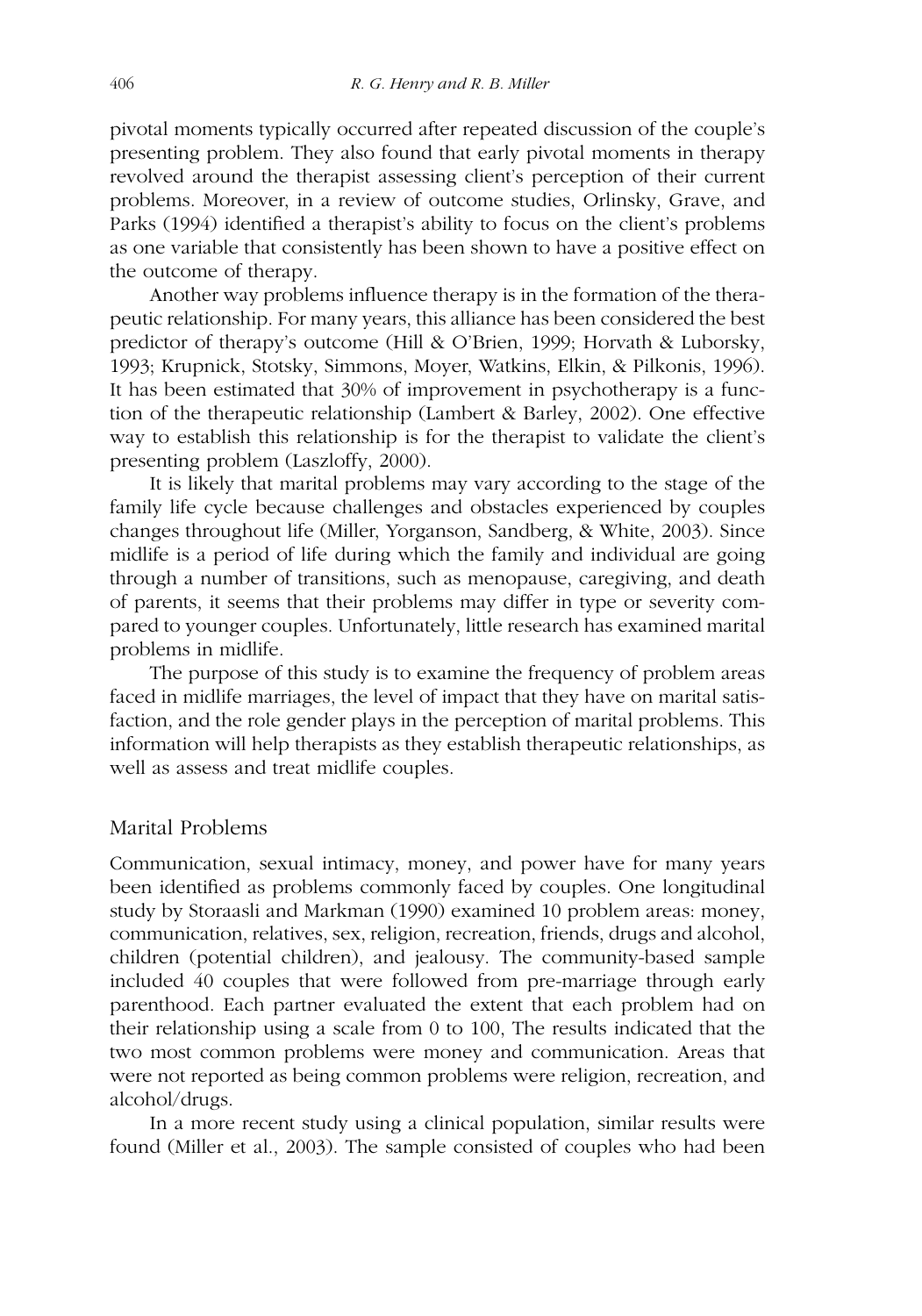married, on average, less than 10 years and no more than 20 years. They found that out of a possible fourteen problem areas, communication and financial matters were the most commonly reported problems. Other common problem areas were emotional intimacy, sexual issues, leisure activities, and dealing with children.

Therapists working with couples have observed similar problems among the couples that they treat. A therapist perspective was used in the study by Whisman, Dixon, and Johnson (1997), who surveyed 500 therapists working with couples and families to find out the most common marital problems that they encountered in their clinical practice. The results showed that, once again, communication was the most common problem, with power struggles being reported as the second most common.

Most of the research on marital problems has either been with samples that are in the early stages of marriage or with samples that have unspecified marital duration. Only one study has examined marital problems among midlife couples. Using a midlife sample from the northwestern region of the United States that included both distressed and nondistressed groups of couples, Levenson, Carstensen, and Gottman (1993) examined the frequency of 10 conflict areas. They found that the most common problems experienced by these couples were children, money, communication, recreation, and sex. The least common conflict areas were jealousy, alcohol and drugs, and religion.

#### Midlife Marriages

Despite the fact that the Babyboom generation is now in midlife, reflecting an unprecedented number of midlife couples in American society, little is known about the characteristics of marital relationships in midlife. However, midlife couples face a number of important and unique transitions that influence the problems a couple may be dealing with. An examination of these transitions might provide insight into the dynamics of midlife relationships. Midlife is a time when many couples face the responsibility of caring for their frail, elderly parents (Tornatore & Grant, 2002). Even though providing extensive assistance for aging parents is stressful (Lowenstein & Gilbar, 2000), several studies have found no significant changes in well-being, marital happiness, or marital interaction among adult daughters caring for ill or disabled parents (Franks & Stephens, 1996; Hoyert & Seltzer, 1992; Loomis & Booth, 1995; Suitor & Pillemer, 1994). In addition, some middle-aged couples find themselves simultaneously providing care for their children and their aging parents. This added responsibility generally does not have a negative impact on the couple's relationship (Ward & Spitze, 1998).

Midlife is also the time when couples make the substantial transition of launching their children and living alone as a couple. Linking this transition to the popular label of the "The Empty Nest Syndrome" suggests that this is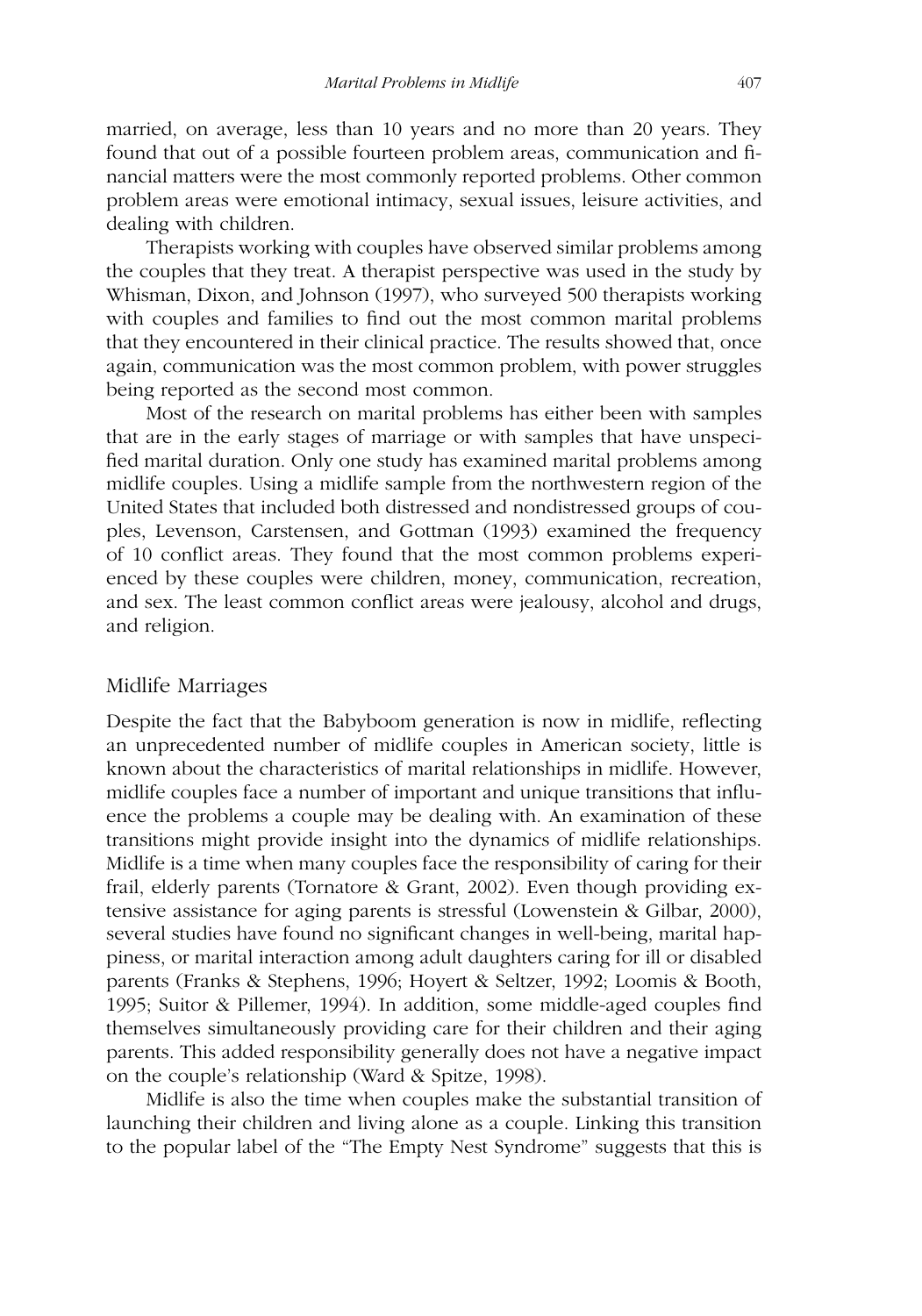a time of increased marital problems. However, research suggests that most couples experience a modest increase in marital satisfaction after their last child leaves home (White & Edwards, 1990).

A parent's death also has the potential to undermine and strain a marital relationship (Guttman, 1991). Research suggests an increase in conflict and a decline in relationship harmony are common among couples where a spouse is grieving over the loss of a parent (Umberson, 1995; Scharlach & Fredriksen, 1993).

Menopause is another individual life-course transition that can potentially impact a marriage. Mood states such as anger, anxiety, and depression are often associated with the severity of menopausal symptomotology (Kurpius, Maresh, & Nicpon, 2001). In addition, Matthews (1992) found that because of biological changes associated with menopause, couples are often at increased risk for sexual problems.

Despite popular opinion and widespread media attention, "midlife crises" rarely have a negative impact on marital relationships. Research suggests that midlife crises are experienced by only a small minority of people (Wethington, 2000). Moreover, those few people that do experience it seem to be dealing more with reassessing personal or professional goals and priorities, rather than with marital relationships (Braverman & Paris, 1993; Hermans & Oles, 1999; Waskel, 1991).

Thus, midlife couples experience a number of transitions and experiences that are unique to their stage in the life course. However, it is unclear if these experiences create increased stresses that manifest themselves in increased marital problems in common areas, such as communication, children, and money. Consequently, it is important to examine common relationship problems among these couples.

## The Effect of Problems on Marital Satisfaction

Previous research suggests that some marital problems have a greater impact on marital satisfaction than others. Storaasli and Markman (1990) found that, although there was a negative correlation between marital satisfaction and all of the 10 problem areas in their study, communication and sex had the greatest impact on marital satisfaction. In contrast, money, recreation, children, and religion had a less substantial impact on the quality of the relationship.

Another way to examine the effect of problems on a marriage is to look at the amount of conflict that is caused by the problem. Douglas and Douglas (1993) were able to identify the problems that caused the most relationship conflict among their sample of 67 couples. They used a list of 38 problem areas and asked couples to rate how much conflict these problems caused in their relationship. The results indicated that the husband or wife's mood/temper and disciplining of children caused the most conflict in these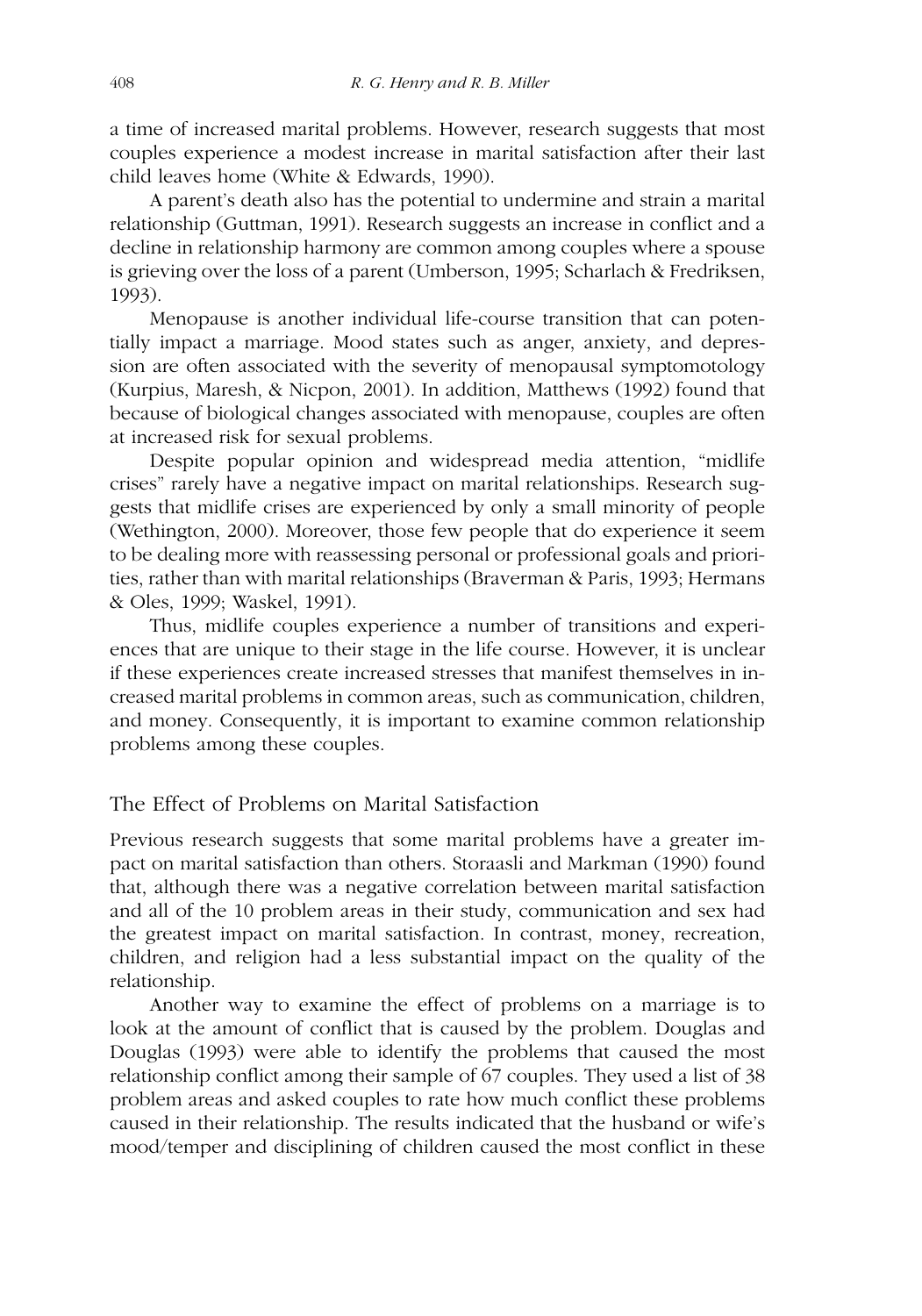marriages. Interestingly, communication was reported as one of the least frequent causes of relationship conflict.

Marital problems not only affect the level of marital satisfaction, but can be a good predictor of divorce, as well. Amato and Rogers's (1997) large longitudinal national probability study looked at relationship problems that predict divorce. They found that reports of sexual infidelity, jealousy, drinking, spending money, not communicating, and anger were significant predictors of divorce 12 years later, with sexual infidelity being the strongest predictor. Being domineering, being critical, being moody, having irritating habits, not being home enough, and having easily hurt feelings were not significant predictors of subsequent divorce.

#### Gender Differences

Gender is an important contextual variable that may influence perceptions of marital problems. Previous research has generally found that women report more problems in their relationships than men (Amato & Rogers, 1997). For example, Miller et al. (2003) found that women reported six out of the possible fourteen problem areas at significantly higher levels than men. These six problem areas were dealing with children, emotional intimacy, sexual issues, parent/in-laws, communication, and decision-making. Also, Storaasli and Markman (1990) reported that men rated communication, sex, and recreation significantly higher than women, while women rated communication, sex, and recreation as more of a problem than men. The authors hypothesized that these differences were due to males being more concerned with problems outside the dyadic relationship, while females are more concerned with problems within the marital dyad.

#### METHOD

#### Procedure

Data for this study come from a national random sample of midlife married people. The names and addresses of 3,000 people were purchased from a marketing firm, with the sample being drawn from the national population of married people between the ages of 40 and 50. Questionnaires assessing different aspects of the participant's life, including marital satisfaction, health, and mental health were mailed out to the sample. Following Dillman's (2000) procedures, post cards were sent out two weeks later as a reminder. After another two weeks, a second set of questionnaires was sent out in case participants lost or never got the first set. Finally, as a last attempt to encourage participation, members of the research team made phone calls to each person that had not yet returned a questionnaire, inviting them to participate in the study.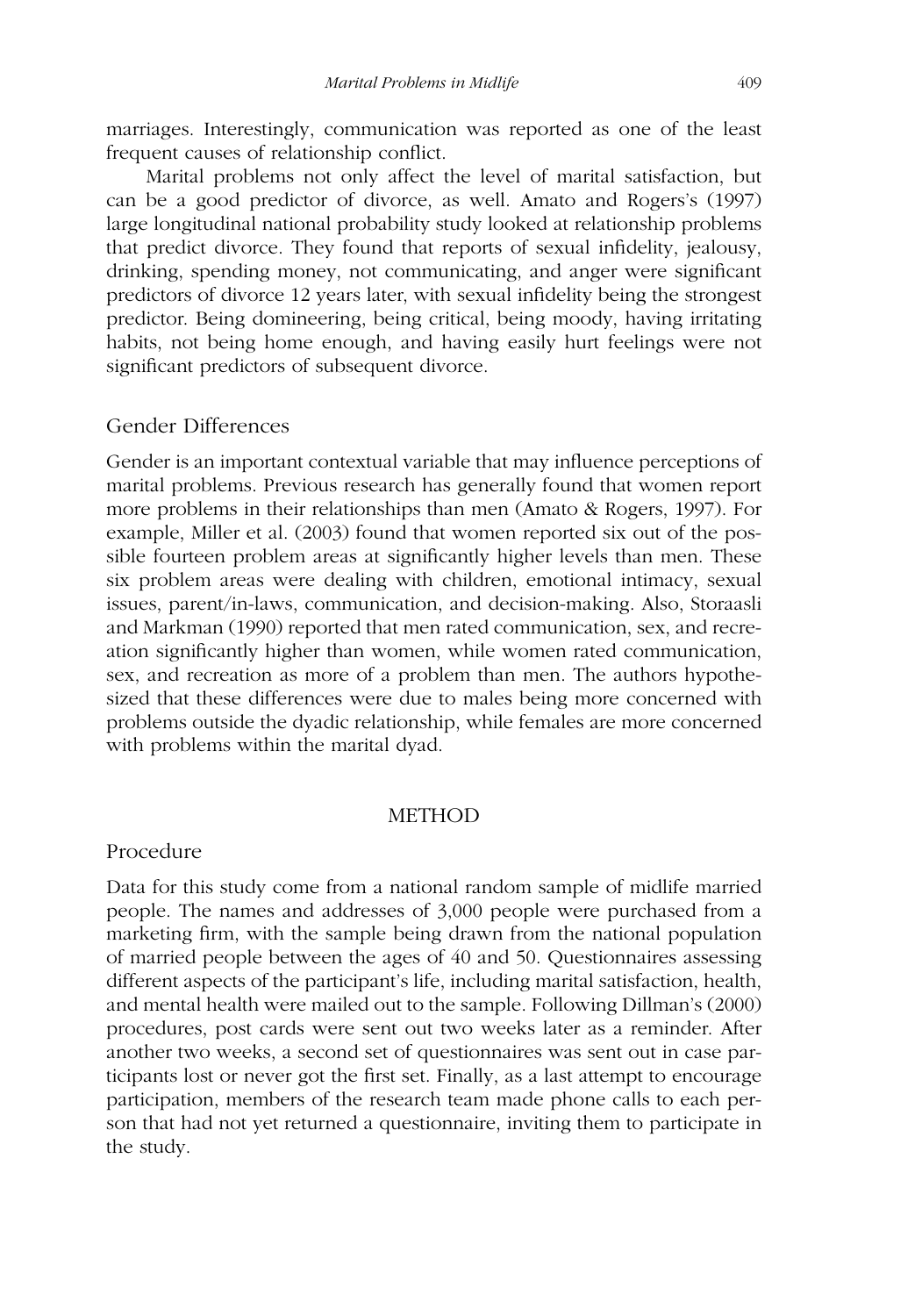Of the 3,000 questionnaires that were sent out, 518 were undeliverable because of bad addresses, and 566 of the sample were either not married or were not in the desired age range. Six hundred and thirty one questionnaires were returned, which represents 33.0% of the eligible sample.

## Sample Characteristics

The sample consisted of 43% female and 57% male participants, and the mean age was 43.7 years old. The mean length of marriage was 13.7 years, with a range of 1 to 30 years. Sixty-four percent of the sample were in their first marriage, 27% were in there second marriages, and 9% were either in their third or fourth marriages. They had an average of 2.8 children, with a range of zero to ten. The ethnicity of the sample was 90% Caucasian, 5% African American, and 5% representing other ethnicities. Forty-three percent of the sample consisted of college graduates. Seventy-five percent reported themselves as being employed full-time, and 11% reported themselves as having part-time employment. The gross family incomes ranged from \$10,000 to over \$150,000, with a median income between \$70,000 and \$79,000.

The sample is fairly representative of the U.S. population of married people between the ages of 40 and 50. Despite the number of college graduates in the sample being above the national average, the median income of the sample is consistent with the national median income for this married age group of \$75,482 (U.S. Census Bureau, 2002). Moreover, the racial distribution of the sample is similar to other national studies. For example, in the Marital Instability over the Life Course study (Booth, Amato, Johnson, & Edwards, 1999), which is considered a nationally representative sample of adults, 89% of the members in their sample who are married and between the ages of 40 and 50 were Caucasian. This racial distribution compares favorably to the present sample.

### Measures

Marital problems were assessed by asking participants to rate how often 14 potential marital issues were problems in their relationship. These areas included financial matters, ways of dealing with children, leisure activities, emotional intimacy, sexual issues, parents/in-laws, spiritual matters, communication, decision-making, commitment, values, housecleaning, gender issues/roles, and violence. Participants used a five-point scale to rate the frequency of each problem in their relationship, with the response options being never (1), very seldom (2), sometimes (3), often (4), and very often (5). The measure was developed at the Syracuse University Marriage and Family Therapy Clinic and has been used in other studies (Miller et al., 2003).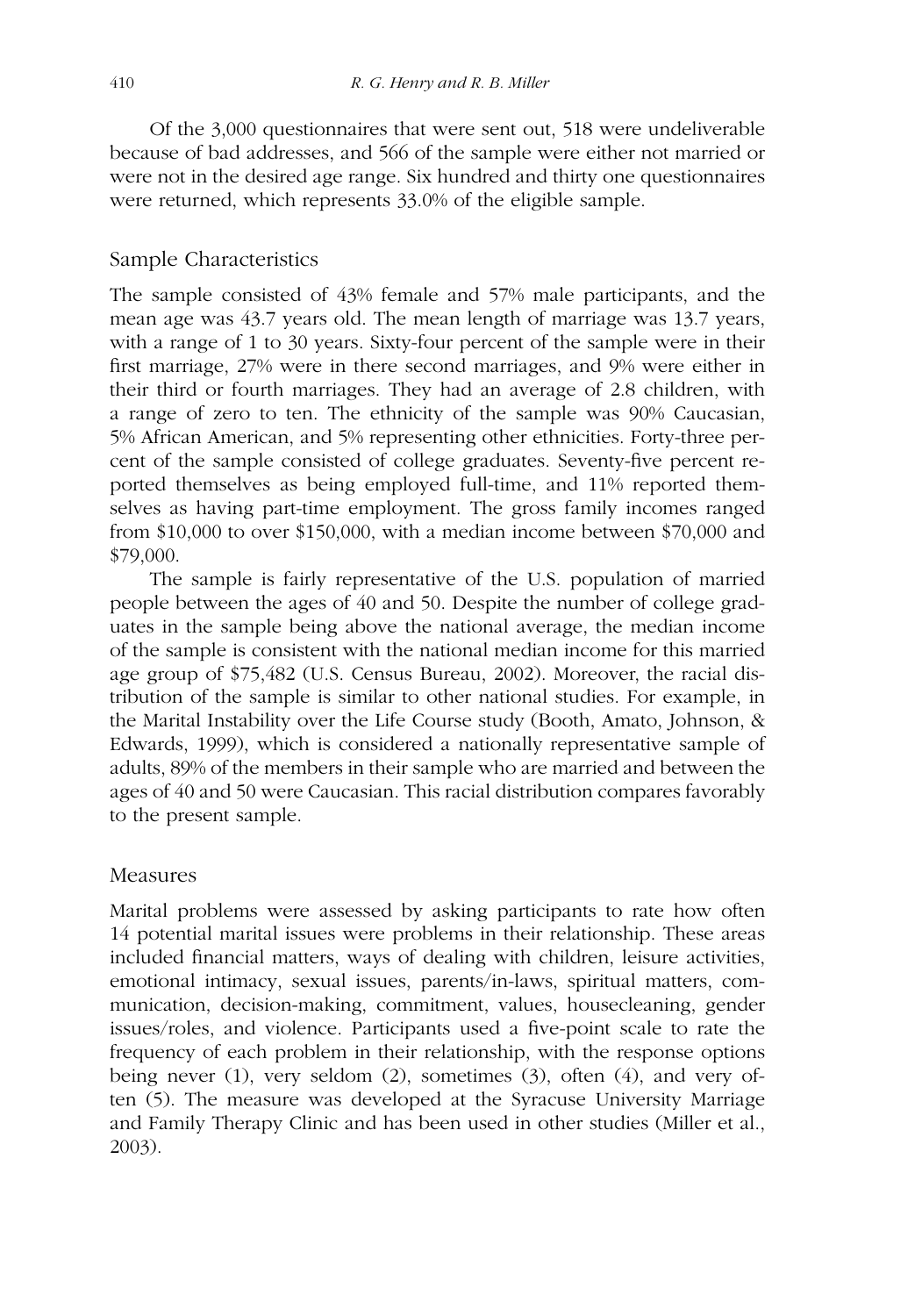Participants were also asked to fill out the Revised Dyadic Adjustment Scale (RDAS), which is a revision of the Dyadic Adjustment Scale (DAS) (Busby, Christensen, Crane, & Larson, 1995). The RDAS has a total of 14 items that make up the consensus, satisfaction, and cohesion subscales. Previous research indicates that all of the subscales had an internal consistency of .80 or higher, with the total RDAS having a Chronback Alpha of .90 (Busby et al., 1995). The scale has been shown to have adequate validity (Busby et al., 1995).

#### RESULTS

#### Overall Frequencies

As indicated in Figure 1, the most common problems were financial matters (27.0%), sexual issues (23.8%), and ways of dealing with children (23.6%). (An issue was considered to be a problem in these analyses if the respondent reported that it was either "Very often a problem" or "Often a problem.") Emotional intimacy (18.7%), housecleaning (18.0%), and communication (15.3%) were also commonly reported. Violence (1.3%), spiritual matters (4.0%), commitment (6.0%), values (6.3%), and gender issues/roles (6.6%) were the least common problems.



**FIGURE 1.** Overall frequency of marital problems.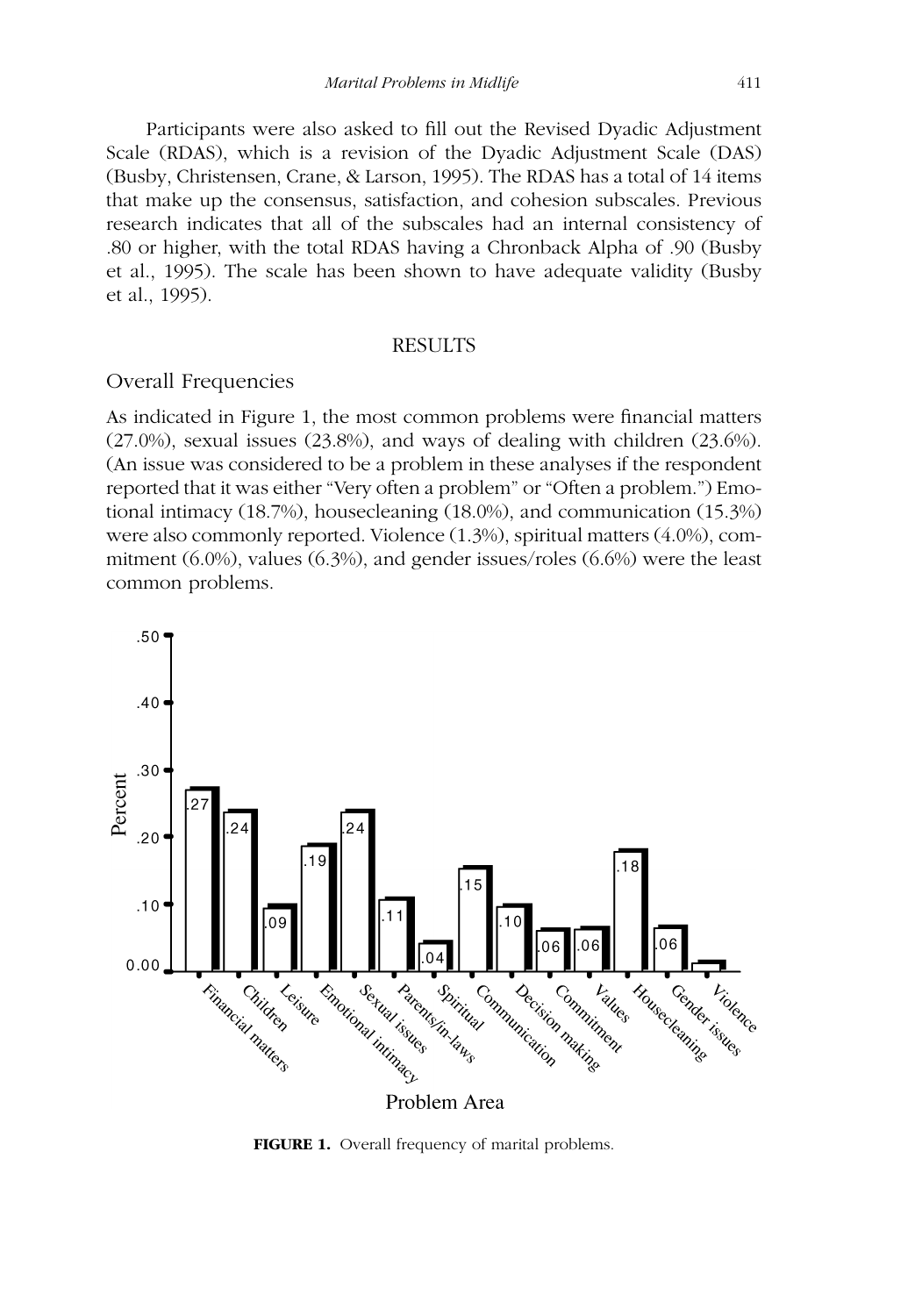## Correlation Between Marital Satisfaction and Problems

Results of correlation between the overall Revised Dyadic Adjustment Scale score and each of the 14 problem areas indicated that all of the problem areas were significantly correlated with marital satisfaction. Values ( $r = -.63$ ,  $p < .01$ ), communication (r = -.61, p < .01), commitment (r = -.61, p < .01), decision making ( $r = -.59$ ,  $p < .01$ ), emotional intimacy ( $r = -.56$ ,  $p <$ .01) and sexual issues ( $r = -.53$ ,  $p < .01$ ) had the strongest negative impact on marital satisfaction. Parents/in laws ( $r = -.19$ ,  $p < .01$ ), spiritual matters  $(r = -.31, p < .01)$ , and housecleaning  $(r = -.35, p < .01)$  had the lowest correlation with marital satisfaction.

### Gender Differences

Contrary to expectations, there were statistically significant gender differences in only two of the fourteen problem areas. T-tests revealed a significant gender difference in the area of communication ( $t = 2.033$ ,  $p < .043$ ), with women reporting it as more of a problem. The other problem area was parents/in-laws (t =  $-2.015$ , p < .044), with men reporting it as more of a problem.

Although there were few statistically significant mean gender differences, there were some differences in the rank order of problems. Females and males agreed on the rank order of financial matters (1), leisure activities (8), spiritual matters (13), and violence (14). (See Table 1). However, the rank order of emotional intimacy (males, 4; females, 6), parent/in-laws (males, 7; females. 9.5), decision making (males, 9; females, 7), and values (males, 12; females, 9.5) differed by at least 2 points. Problems that varied in rank order

|      | Female              |               |      | Male                |      |
|------|---------------------|---------------|------|---------------------|------|
| Rank | Problem area        | $\frac{0}{0}$ | Rank | Problem area        | $\%$ |
| 1    | Financial matters   | 25.9          | 1    | Financial matters   | 27.8 |
| 2    | Children            | 23.3          | 2    | Sexual issues       | 25.0 |
| 3    | Sexual issues       | 22.2          | 3    | Children            | 23.8 |
| 4    | Housecleaning       | 19.2          | 4    | Emotional intimacy  | 20.0 |
| 5    | Communication       | 17.7          | 5    | Housecleaning       | 17.1 |
| 6    | Emotional intimacy  | 17.0          | 6    | Communication       | 13.4 |
| 7    | Decision making     | 10.7          | 7    | Parents/in-laws     | 12.0 |
| 8    | Leisure activities  | 9.2           | 8    | Leisure activities  | 9.4  |
| 9.5  | Parents/in-laws     | 8.9           | 9    | Decision making     | 9.1  |
| 9.5  | Values              | 8.9           | 10   | Gender issues/roles | 5.4  |
| 11   | Gender issues/roles | 8.1           | 11   | Commitment          | 4.6  |
| 12   | Commitment          | 7.7           | 12   | Values              | 4.3  |
| 13   | Spiritual matters   | 5.5           | 13   | Spiritual matters   | 2.8  |
| 14   | Violence            | 1.8           | 14   | Violence            | .9   |

**TABLE 1.** Ranks and Percentiles of Reported Problem Areas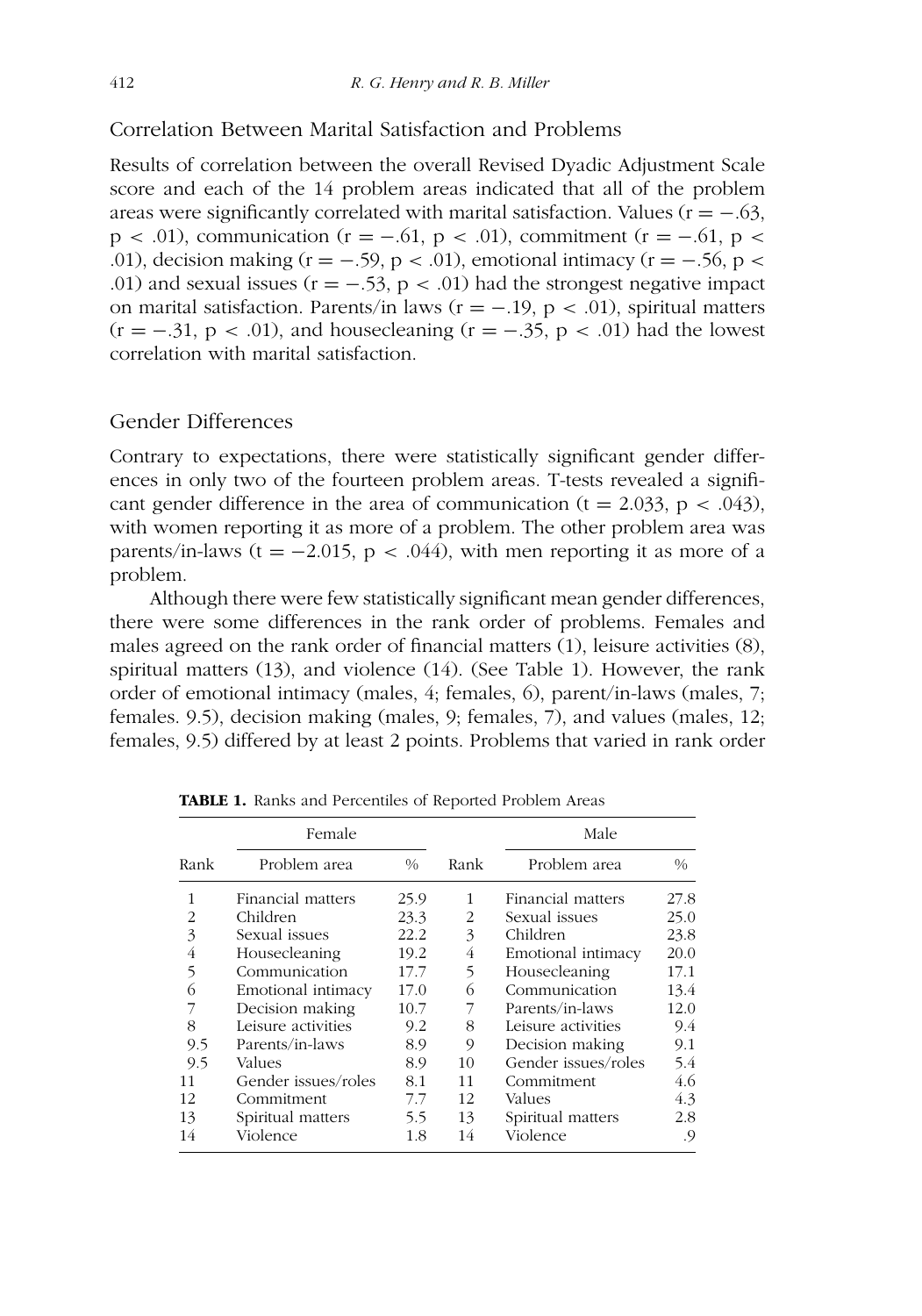by one spot were, children (males, 3; females, 2), sexual issues (males, 2; females, 3), housecleaning (males, 5; females, 4), communication (males, 6; females, 5), gender issues/roles (males, 10; females, 11), and commitment (males, 11; females, 12).

In order to test whether or not the impact of specific problems on marital satisfaction varied by gender, a regression model was run that had marital satisfaction as the dependent variable, with an interaction variable of gender and each specific problem as the main independent variable. The results of the 14 regression models (one for each problem) indicated that none of the interaction variables were statistically significant, indicating that there were no gender differences in the degree to which certain problems impacted marital satisfaction.

### Additional Analyses

In order to better understand problems in midlife marriages, additional analyses examined the effects that remarriage and duration of marriage had on marital problems. A Chi-square test was conducted using the variable of whether or not the current marriage was the first marriage. Participants marked a "yes" if they were in there first marriage and a "no" if the marriage they were in currently was not there first. Two out of the fourteen problems showed a significant difference between first marriages and subsequent ones. The Chi-square statistic revealed a difference in ways of dealing with children  $(\chi^2 = 6.729, p < .01)$  and communication  $(\chi^2 = 3.864, p < .05)$ , with couples not in their first marriage reporting both areas at a higher problem level.

The number of years married did not affect martial problem areas. The number of years married was made a dichotomous variable, with 15 years as the cutoff between the two categories. The Chi-square statistic was used to test differences for each of the 14 problem areas. Results indicated that there were no statistically significant differences between the two categories of years married. However, communication ( $\chi^2 = 3.742b$ , p = .053) approached significance, suggesting that couples in the first 15 years of marriage seemed to report communication as more of a problem than those married between 16 and 30 years.

One additional statistical test was conducted. A *t*-test statistic was also run to see if there was a significant difference between male's and female's levels of marital satisfaction. The results showed that there was no significant gender difference in mean RDAS scores  $(t = .348, p = .728)$ .

#### DISCUSSION

In this study of midlife married people, the most common problem areas reported were financial matters, sexual issues, and ways of dealing with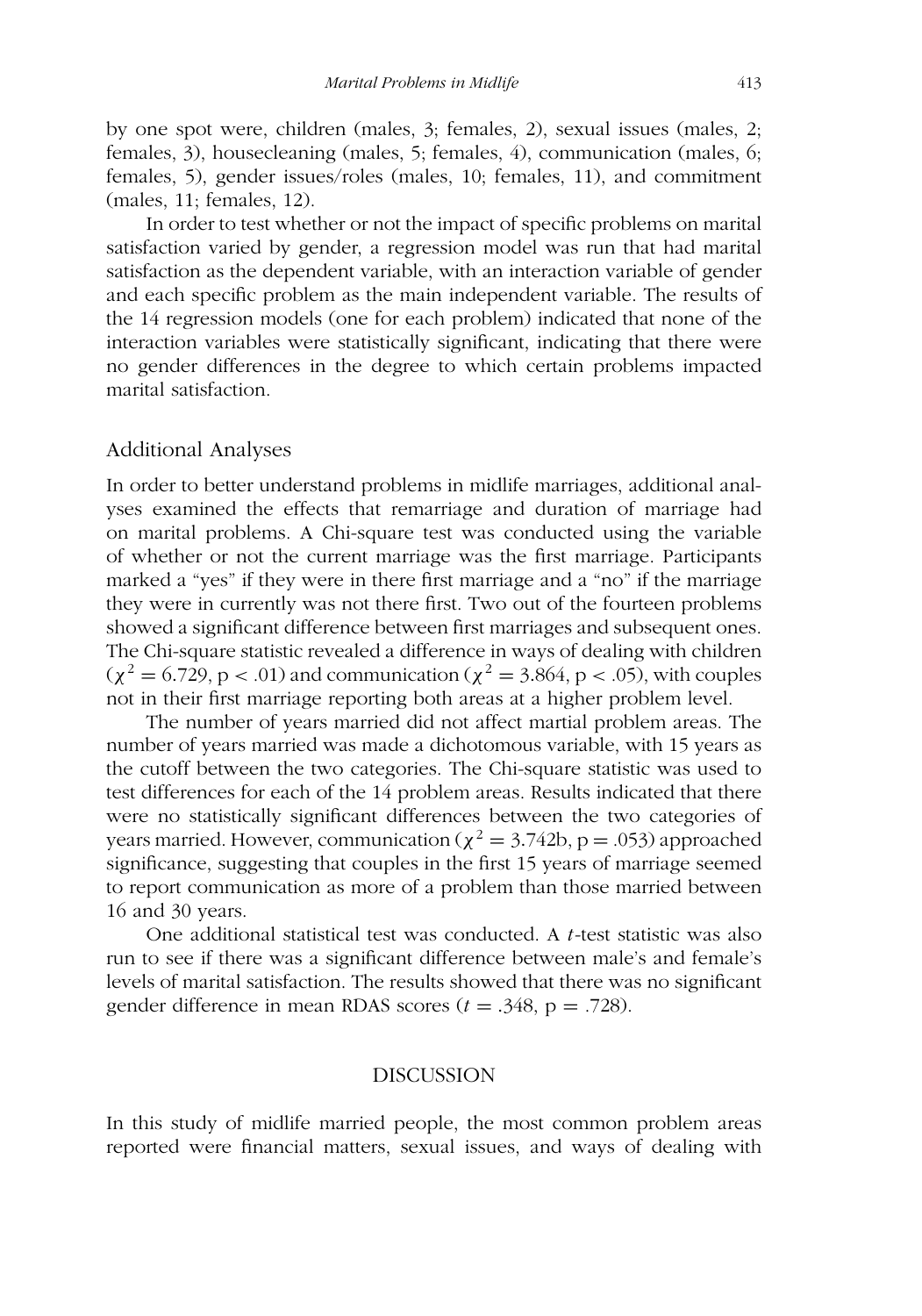children. Interestingly, communication was not one of the top five reported problem areas. The correlations between each of the problem areas and marital satisfaction were all statistically significant, with values, communication, commitment, decision making, emotional intimacy, and sexual issues as the most strongly correlated with marital satisfaction.

Contextual variables had a minimal impact on perceptions of marital problems. Gender played a very small role in the reported marital problems. Communication and parents/in-laws were the only problems out of the fourteen areas that had a significant gender difference, with females reporting communication more often and men reporting parent/in-laws more often as a problem. Gender did have an impact on the rank order of the some of the marital problems. Remarriage had an impact on only two problem areas, with participants in their first marriage reporting more problems with dealing with children and communication. The length of marriages was not statistically related to perceptions of marital problems.

When these results are compared with past studies, there are indications that couples' stage of life makes a difference in the frequency and impact of problems couples face. Communication was not nearly as common of a problem for midlife couples as was reported in other studies using younger populations (Storaasli & Markman, 1990; Miller et al., 2003). The study also suggests that sexuality and children are more common problem areas for this age group compared to younger populations. However, like couples in other stages of life, midlife couples commonly stuggle with finances (Whisman et al., 1997).

Midlife couples' marital satisfaction seems to be impacted by different problem areas than suggested by past studies looking at younger couples. The results of this study suggest that midlife marital satisfaction is impacted more by values, commitment, communication, and decision making than by children, as other studies have suggested about younger populations (Douglas & Douglas, 1993; Storaasli & Markman, 1990).

When the rank order of the most common problems from this study is compared to the rank order of the midlife sample in the Levenson et al. (1993) study of midlife couples, there are both differences and similarities. Their study found that the most frequent problems were, in order, children, money, communication, recreation, and sex, in their scale of ten items. In comparison, the present study found those same areas to be ranked financial matters (1), sex (2), children (3), communication (4), and leisure activities (9) out of a possible 14 areas from this study. Thus, the main differences in findings between the two groups were that sex was ranked higher and communication and leisure was ranked lower by this current sample of midlife couples.

The differences in the ranking between the two studies are probably due to using a different measure and differences in the samples. The measure used in the Levenson et al. (1993) study consisted of 10 items of conflict,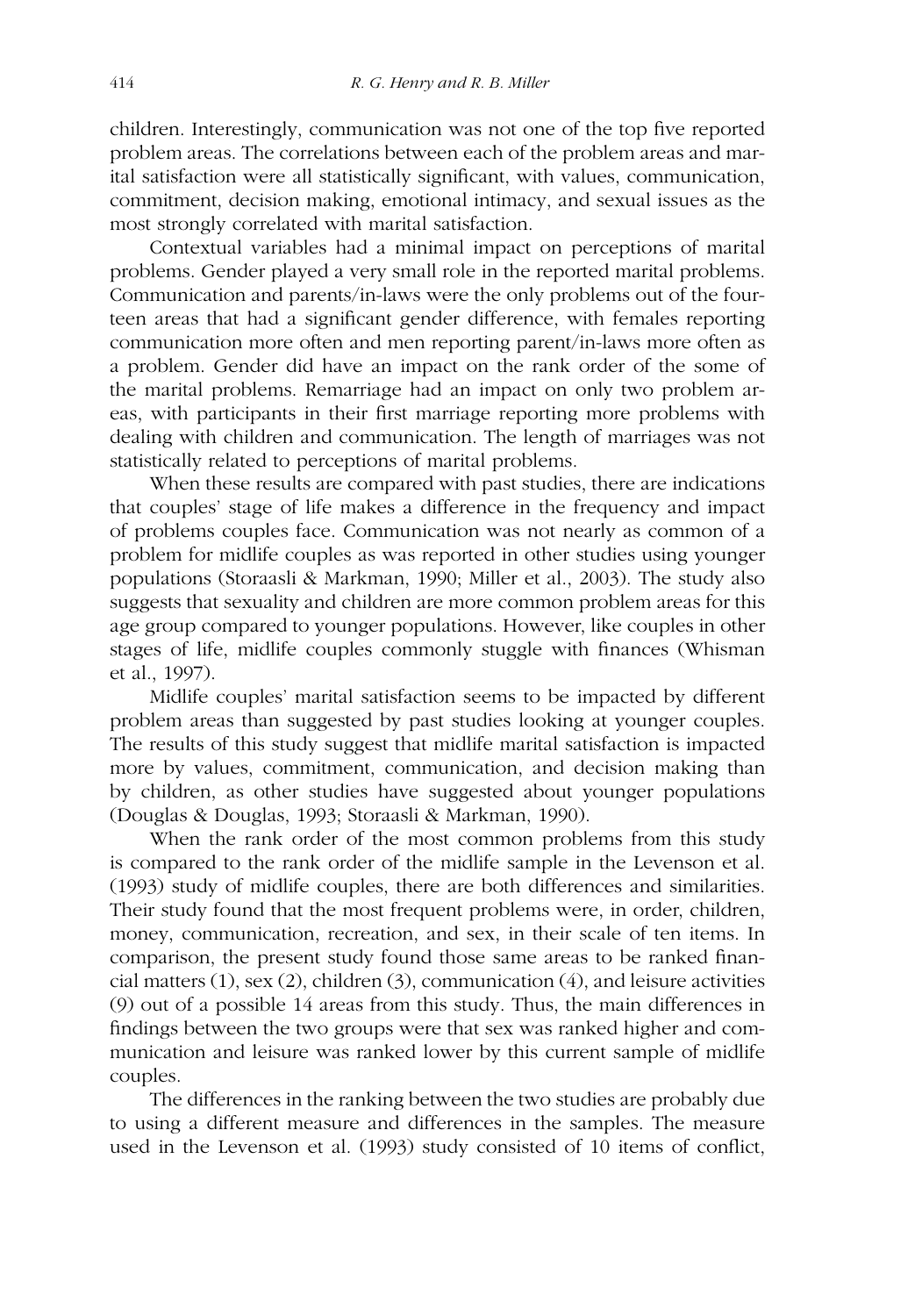while the current study used an assessment instrument with 14 problem areas. Also, the Levenson et al. (1993) sample consisted of 35 satisfied and 47 dissatisfied couples living in a specific region of the United States. In contrast, the sample in this study was a national random sample, without a specific distressed group in the sample. With over half of the sample in the Levenson et al. study being in distressed marriages, it is probable that their sample had a lower mean level of marital satisfaction than the present sample.

### Clinical Implications

The findings suggest that issues around values, communication, commitment, decision making, emotional intimacy, and sexual issues are the most destructive to marital satisfaction in midlife couples. This information will be useful in helping therapists validate what midlife couples are experiencing. Validation of couple's problems will be a building block of a strong therapeutic alliance (Hill & O'Brien, 1999; Laszloff, 2000; Lambert & Barley, 2002). Information regarding what a specific population is bringing to the session becomes valuable to the treatment process when 30% of the therapy outcome is based on the therapeutic alliance. As therapists are able to form and maintain a strong therapeutic alliance, positive treatment outcomes will increase (Horvath & Luborsky, 1993; Krupnick, Stotsky, Simmons et al., 1996).

Therapists can also use this information in assessing clients and their perceptions of the presenting problem. The therapist ability to focus on the presenting problem and allow their clients to tell their story will impact clients' overall experience with therapy. This focus will also provide pivotal moments for the client throughout therapy (Helmeke & Sprenkle, 2000; Orlinsky, Grave, & Parks, 1994).

In addition, therapists should be aware and able to deal with problems midlife couples often bring into therapy, such as financial issues, ways of dealing with children, and sexual issues, to make treatment as effective as possible. Extra training in parenting skills, financial issues, and sex therapy techniques may be needed in order to deal effectively with the most common problems midlife couples will bring to therapy.

#### **REFERENCES**

- Amato, P. R., & Rogers, S. J. (1997). A longitudinal study of marital problems and subsequent divorce. *Journal of Marriage and the Family, 59*, 612–624.
- Booth, A., Amato, P. R., Johnson, D. R., & Edwards, J. N. (1999). *Marital Instability Over the Life Course: Methodology Report the Fifth Wave*. Bureau of Sociological Research.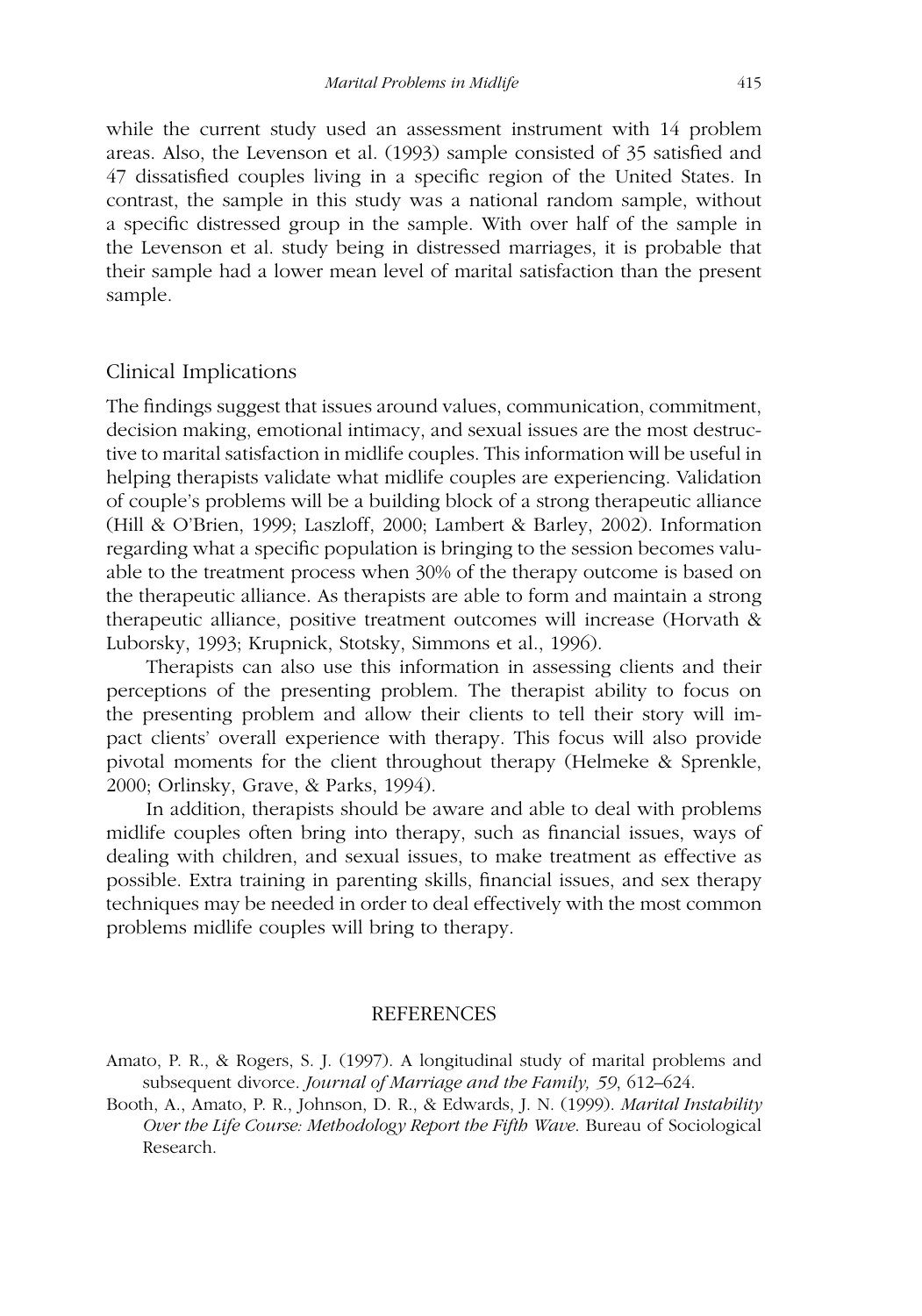- Braverman, S., & Paris, J. (1993). The male mid-life crisis in the grown-up resilient child. *Psychotherapy, 30*, 651–657.
- Busby, D. M., Christensen, C., Crane, R. D., & Larson, J. H. (1995). A revision of the Dyadic Adjustment Scale for use with distressed and non-distressed couples: Construct hierarchy and multidimensional scale. *Journal of Marital and Family Therapy, 21*(3), 289–308.
- Dillman, D. A. (2000). *Mail and Internet Surveys: The Tailored Design Method.* New York: John Wiley and Sons.
- Douglass, F. M., & Douglass, R. (1993). The validity of the Myers-Briggs Type Indicator for predicting expressed marital problems. *Family Relations, 42*, 422–426.
- Franks, M., & Stephens, M. (1996). Social support in the context of caregiving: Husbands' provision of support to wives involved in parent care. *Journal of Gerontology: Psychological Sciences, 51B*, P43–P52.
- Geiss, S. K., & O'Leary, D. K. (1981). Therapist ratings of frequency and severity of marital problems: Implications for research. *Journal of Marital and Family Therapy, 7*, 515–520.
- Guttman, H. A. (1991). Parental death as a precipitant of marital conflict in middle age. *Journal of Marital and Family Therapy, 17*, 81–87.
- Helmeke, K. B., & Sprenkle, D. H. (2000). Clients' perceptions of pivotal moments in couples therapy: A qualitative study of change in therapy. *Journal of Marital and Family Therapy, 26*, 469–483.
- Hermans, H. J., & Oles, P. K. (1999). Midlife crisis in men: Affective organization of personal meanings. *Human Relations, 52*, 1403–1425.
- Hill, C. E., & O'Brien, K. M. (1999). *Helping skills: Facilitating exploration, insight, and action.* Washington, DC: American Psychology Association.
- Horvath, A. O., & Luborsky, L. (1993). The role of the therapeutic alliance in psychotherapy. *Journal of Consulting and Clinical Psychology, 61*, 561–573.
- Hoyert, D., & Seltzer, M. (1992). Factors related to the well-being and life activities of family caregivers. *Family Relations, 41*, 74–81.
- Krupnick, J. L., Stotsky, S. M., Simmons, S., Moyer, J., Watkins, J., Elkin, I., & Pilkonis, P. A. (1996). The role of the therapeutic alliance in psychotherapy and pharmacotherapy outcome: Findings in the National Institute of Mental Health Treatment of Depression Collaborative Research Program. *Journal of Consulting and Clinical Psychology, 64*, 532–539.
- Kurpius, S. E., Maresh, S. E., & Nicpon, M. F. (2001). Mood, marriage, and menopause. *Journal of Counseling Psychology, 48*, 77–84.
- Laszloff, T. A. (2000). The implications of client satisfaction feedback for beginning family therapist: Back to the basics. *Journal of Family Therapy, 26*(3), 391–397.
- Lambert, M., & Barley, D. (2002). Research summary on the therapeutic relationship and psychotherapy outcome. In J. C. Norcross (Ed.), *Psychotherapy relationships that work: Therapist contributions and responsiveness to patients* (pp. 17–32). Oxford: University Press.
- Levenson, R. W., Carstensen, L. L., & Gottman, J. M. (1993). Long-term marriages: Age, gender, and satisfaction. *Psychology and Aging, 8*, 301–313.
- Loomis, L., & Booth, A. (1995). Multigenerational caregiving and well-being: The myth of the beleaguered sandwich generation. *Journal of Family Issues, 16*, 131–148.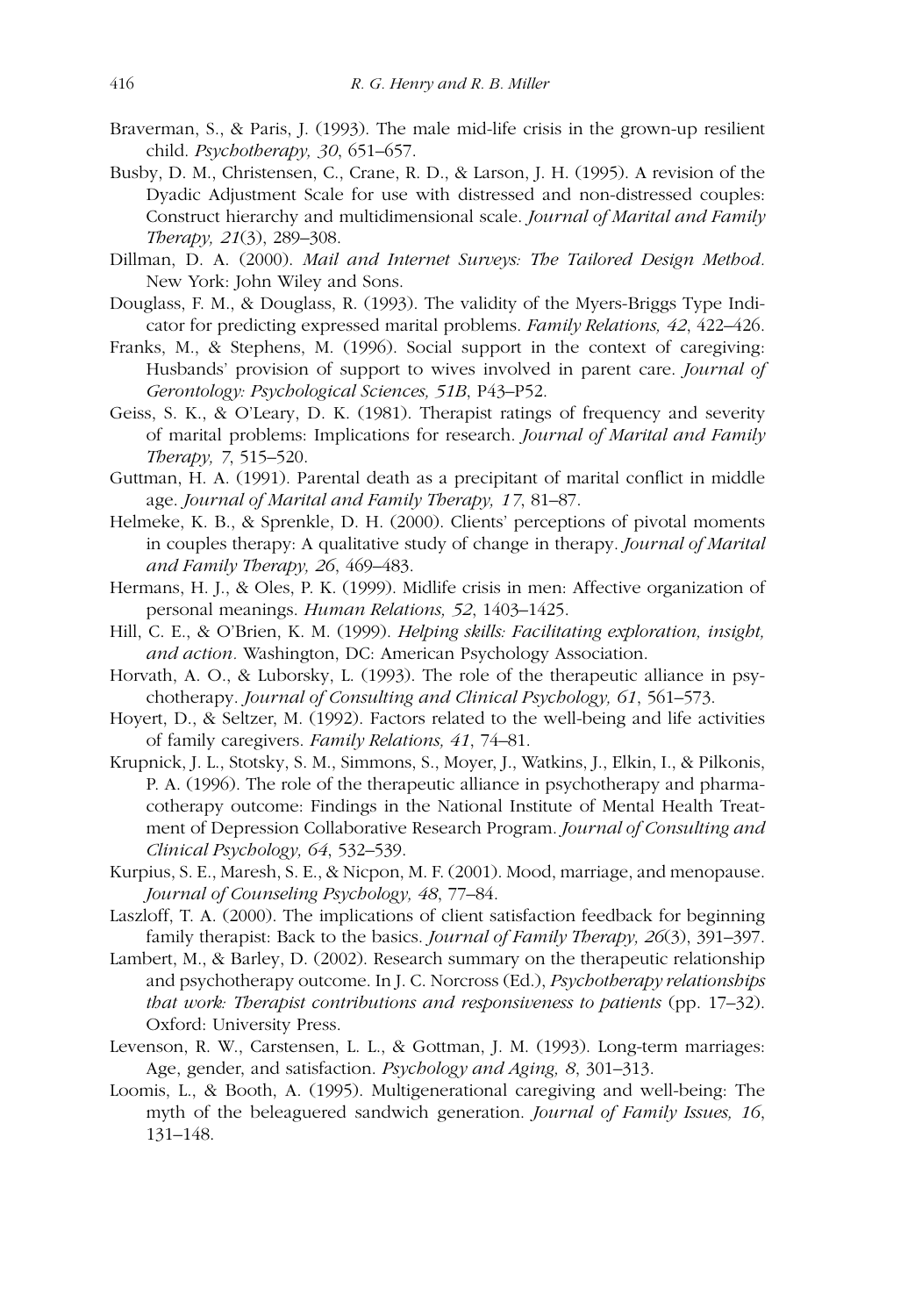- Lowenstein, A., & Gilbar, O. (2000). The perception of caregiving burden on the part of elderly cancer patients, spouses and adult children. *Families, Systems & Health, 18*(3), 337–346.
- Matthews, K. A. (1992). Myths and realities of the menopause. *Psychosomatic Medicine, 54*, 1–9.
- Miller, R. B., Yorgason, J. B., Sandberg, J. G., & White, M. B. (2003). Problems that couples bring to therapy: A view across the family life cycle. *American Journal of Family Therapy, 31*, 395–407.
- Orlinsky, D. E., Grave, K., & Parks, B. K. (1994). Process and outcome in psychotherapy-Noch einmal. In A. E. Bergin & S. L. Garfield (Eds.), *Handbook of psychotherapy and behavior change* (pp. 257–310). New York: Wiley.
- Scharlach, A. E., & Fredriksen, K. I. (1993). Reaction to the death of a parent during midlife. *OMEGA, 27*(4), 307–319.
- Storaasli, R. D., & Markman, H. J. (1990). Relationship problems, in the early stages of marriage: A longitudinal investigation. *Journal of Family Psychology, 4*, 80–98.
- Suitor, J., & Pillemer, K. (1994). Family caregiving and marital satisfaction: Findings from a 1-year panel study of women caring for parents with dementia. *Journal of Marriage and the Family, 56*, 681–690.
- Tornatore, J. B., & Grant, L. A. (2002). Burden among family caregivers of persons with Alzheimer's disease in nursing homes. *Gerontologist, 42*, 497–506.
- Umberson, D. (1995). Marriage as support or strain? Marital quality following the death of a parent. *Journal of Marriage and the Family, 57*, 709–723.
- U.S. Census Burea. (2002, march). *Age of Reference Person, by Total Money Income in 2001, Type of Family, Race, and Hispanic Origin of Reference Person*. Retrieved July 2, 2003, from CPS Annual Demographic Supplement Online via FERRET: http://ferret.bls.census.gov/macro/032002/faminc/new02 006.htm
- Ward, R. A., & Spitze, G. (1998). Sandwiched marriages: The implications of children and parent relations for marital quality in midlife. *Social Forces, 77*(2), 647–666.
- Waskel, S. A. (1991). Intensity of midlife crisis on responses to the death concern scale. *The Journal of Psychology, 126*(2), 147–154.
- Wethington, E. (2000). Expecting stress: Americans and the "midlife crisis." *Motivation and Emotion, 24*, 85–102.
- Whisman, M. A., Dixion, A. E., & Johnson, B. (1997). Therapists' perspectives of couple problems and treatment issues in couple therapy. *Journal of Family Psychology, 11*, 361–366.
- White, L., & Edwards, J. N. (1990). Emptying the nest and parental well being: An analysis of national panel data. *American Sociological Review, 55*, 235–242.